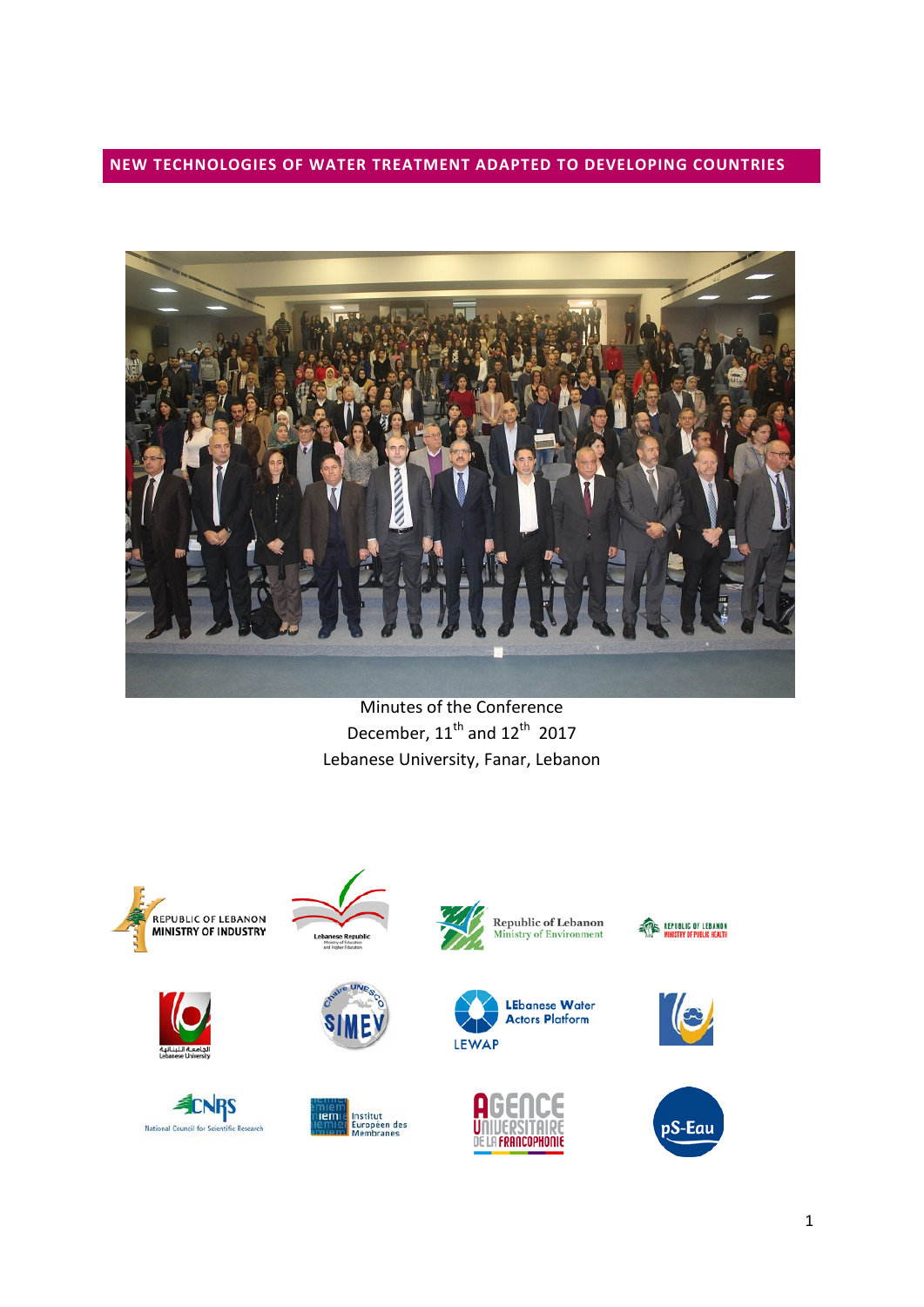# MONDAY, 11TH OF DECEMBER 2017: WATER AND WASTEWATER TREATMENT IN LEBANON

#### **8:30 - 9:00 Reception and registration**

#### **9:00 - 11:00 Session 1: Water quality in Lebanon**

Moderator: Dr. Claude DAOU, Lebanese University, Lebanon

- National Water Sector Strategy of Lebanon, Prof. Naim OUAINI, Ministry of Education and Higher Education, Lebanon
- Drinkable water and impact on the health of the Lebanese population, Dr. Farid KARAM, Ministry of Public Health, Lebanon
- **Sustaining safe domestic water supply in Lebanon: challenges and future perspective, Prof. Mey JURDI,** American University of Beirut, Lebanon
- **Pollution vulnerability and solution approaches to water resources management in the Bekaa, Dr. Lucas** BECK, Embassy of Switzerland in Lebanon

### **11:00 – 11:30 Coffee Break**

### **11:30 – 12:30 Session 2: Official inauguration of the conference**

- Address of the Director of Faculty of Sciences II, Prof. Chawki SALIBA
- Address of the Dean of the Faculty of Sciences at the Lebanese University, Prof. Bassam BADRAN
- Address of the representative of the UNESCO Chair, Prof. Philippe MIELE
- Address of the Director of the "Agence Universitaire de la Francophonie", Middle East Office (AUF-BMO), Prof. Herve SABOURIN
- Address of the Secretary General of the National Council for Scientific Research Lebanon (CNRS-L), Prof. Mouin HAMZE
- Address of the President of the Lebanese University, Prof. Fouad AYOUB
- Address of H.E. Minister of Environment, Mr. Tarek EL KHATIB
- Address of H.E. Minister of Industry, Prof. Hussein EL HAGE HASSAN
- Address of H.E. Minister of Education and Higher Education, Mr. Marwan HAMADE
- Address of H.E. Minister of Public Health, Mr. Ghassan HASBANI

### **12:30 – 14:00 Lunch**

### **14:00 – 16:00 Session 3: Stakes of water and wastewater treatment in Lebanon**

Moderator: Dr. Carla KHATER, CNRSL-O-life, Lebanon

- **Impact of treated and untreated domestic wastewater on the Lebanese marine environment, Dr. Milad** FAKHRI, CNRS-L, Lebanon
- Industrial liquid waste: causes, problems, solutions and recommendations, Ms. Mimo ISHAK, Ministry of Industry, Lebanon
- Water treatment technologies in Lebanon, Mr. Najib ABI CHEDID, Ministry of Environment, Lebanon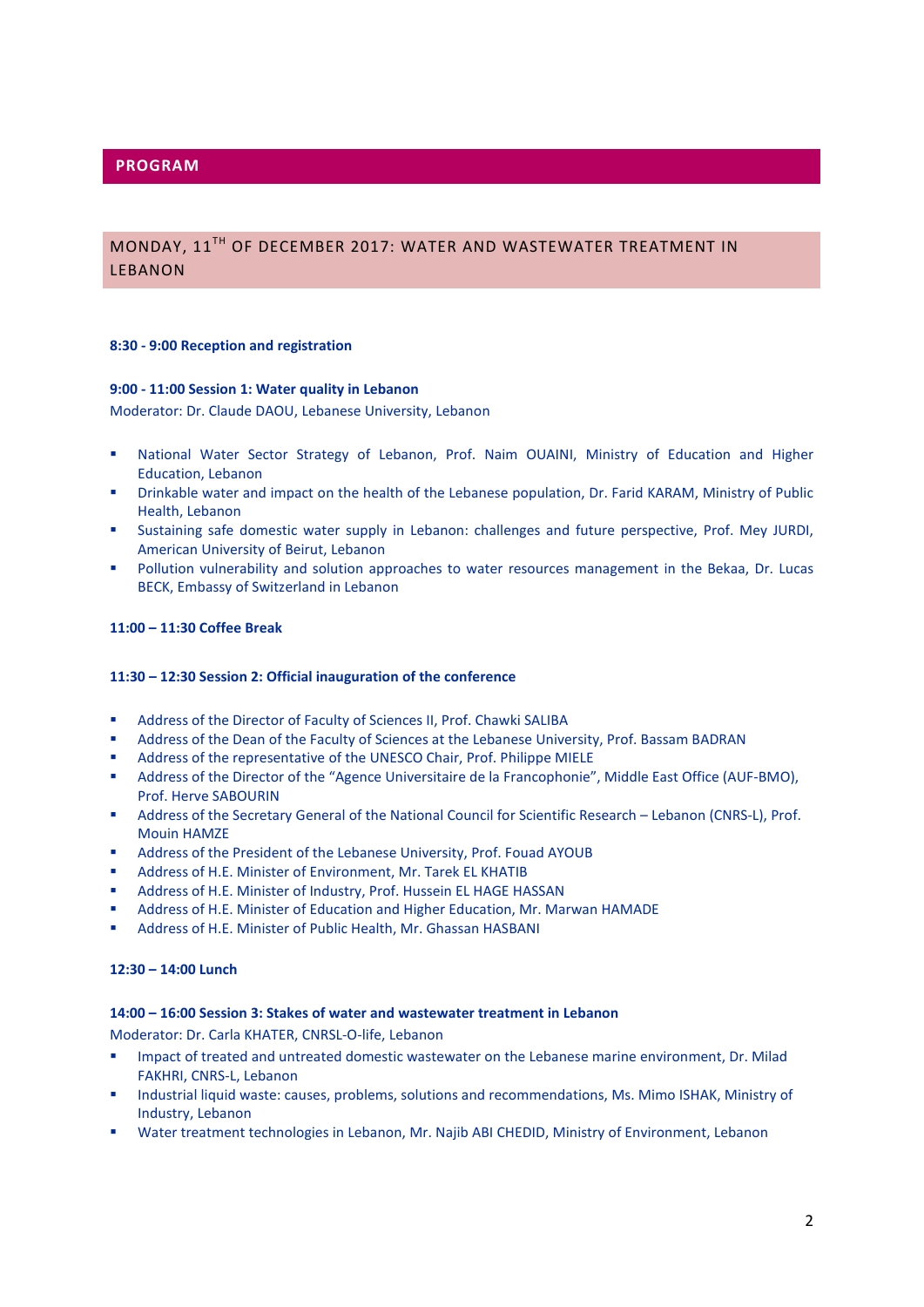# TUESDAY, 12TH OF DECEMBER 2017: NEW TECHNOLOGIES OF WATER AND WASTEWATER TREATMENT (MEMBRANE PROCESSES)

## 9**:00 – 11 :00 Session 4: Introduction to membrane processes**

Moderator: Ms. Claire PAPIN-STAMMOSE, Programme Solidarité Eau (pS-Eau), Lebanon

- **Introduction: the UNESCO SIMEV Chair and the Thematic School** *Science and Technologies for Membranes* (STM), Dr. Mathilde BOUCHER, UNESCO-SIMEV Chair, France
- The "Institut Européen des Membranes" (IEM) Introduction, Prof. Philipe MIELE, IEM, France
- **Introduction to the materials, units and processes of membranes for water and wastewater treatment, Dr.** André DERATANI, CNRS - IEM, France

## **11:00 – 11:30 Coffee break**

## **11 :30 – 13 :00 Session 5: Treatment by membrane technology**

Moderator: Dr. Désirée AZZI, USEK, Lebanon

- Nano-structured material engineering for membrane applications, Dr. Mikhael BECHELANY, IEM, France
- Membrane bioreactor (MBR) Presentation, performance (clogging), and uses (recycling and reusing sewage water), Dr. Geoffroy LESAGE, IEM, France

### **13 :00 – 14 :00: Lunch**

## **14 :00 – 15 :30 Session 6: Membrane applications**

Moderator: Dr. Dominique SALEMEH, USJ, Lebanon

- **Treatment of industrtial water and sewage by membrane processes: the Moroccan experience and** perspectives, Prof. Azzedine EL MIDAOUI, President of Ibn Tofail University - Kenitra, Morocco
- Membrane processes for desalination, Dr. François ZAVITSKA, IEM-Polytech Montpellier, France

### **15 :30 – 16 :00: Overview and closing of the conference**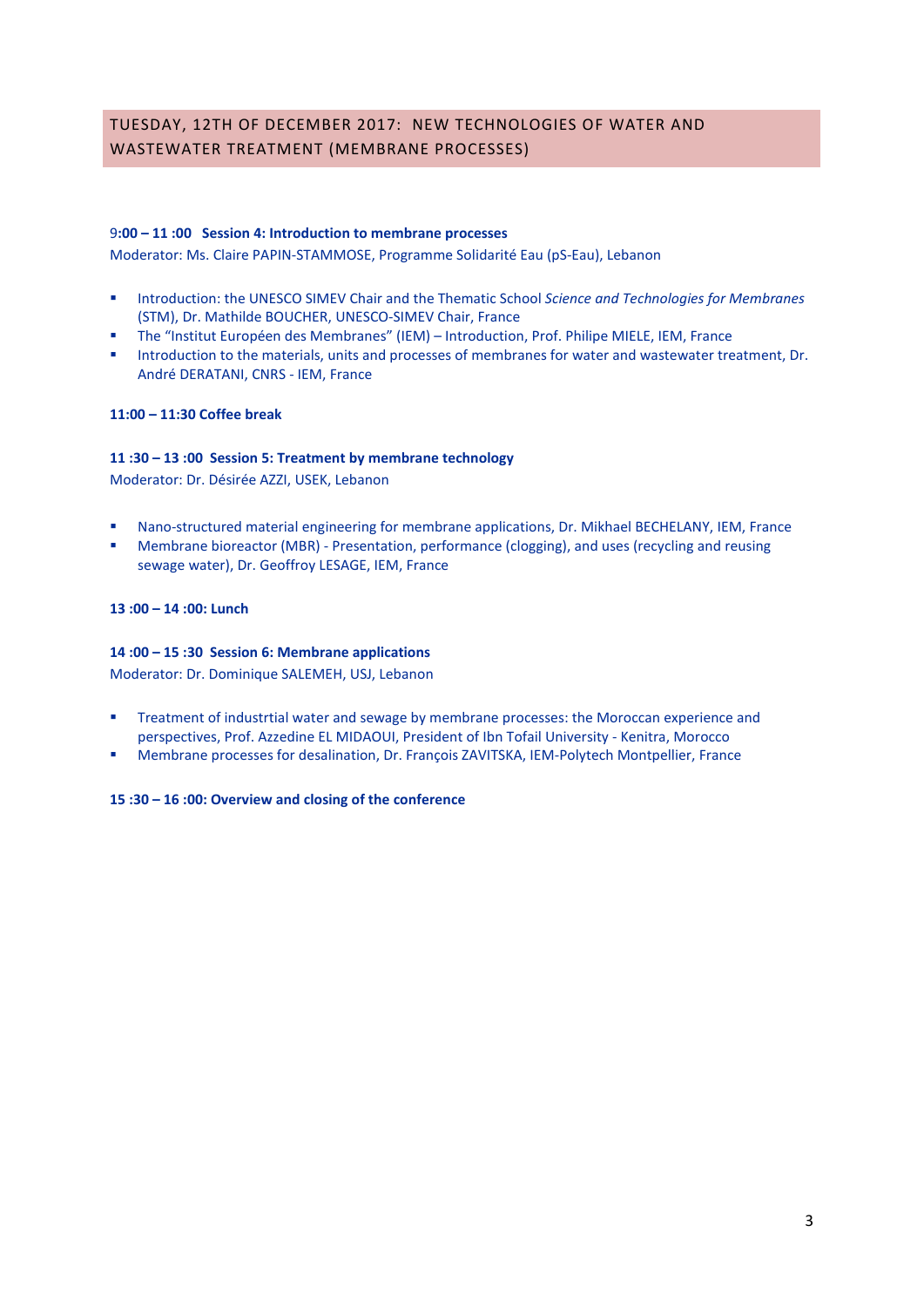## **OBJECTIVES OF THE CONFERENCE**

The main objective of this conference was to gather all the stakeholders around the crucial topic of water treatment in Lebanon. The event created an enabling environment for sharing and exchange between political representatives, development associations, local companies, international researchers and students.



The inauguration of this 1st school held in Lebanon gathered 600 people. The event had participants from ministers of Public Health, Education and Higher Education, Environment and Industry, from Lebanese Universities (AUB, USEK, USJ), from the Embassy of Switzerland in Lebanon and from IEM.

Lebanese speakers first presented a comprehensive assessment, taking stock of the water management problems in their country. The experts from IEM then introduced the new membrane technologies and their impacts, in order to brainstorm possible solutions adapted to Lebanon's needs.

The participants have been convinced of the urgent need for a better water and wastewater management in Lebanon. The existing synergies should enable to implement adapted projects. Membrane technologies can meet certain issues that have been identified. New research and training collaborations will also strengthen the positive momentum reached.